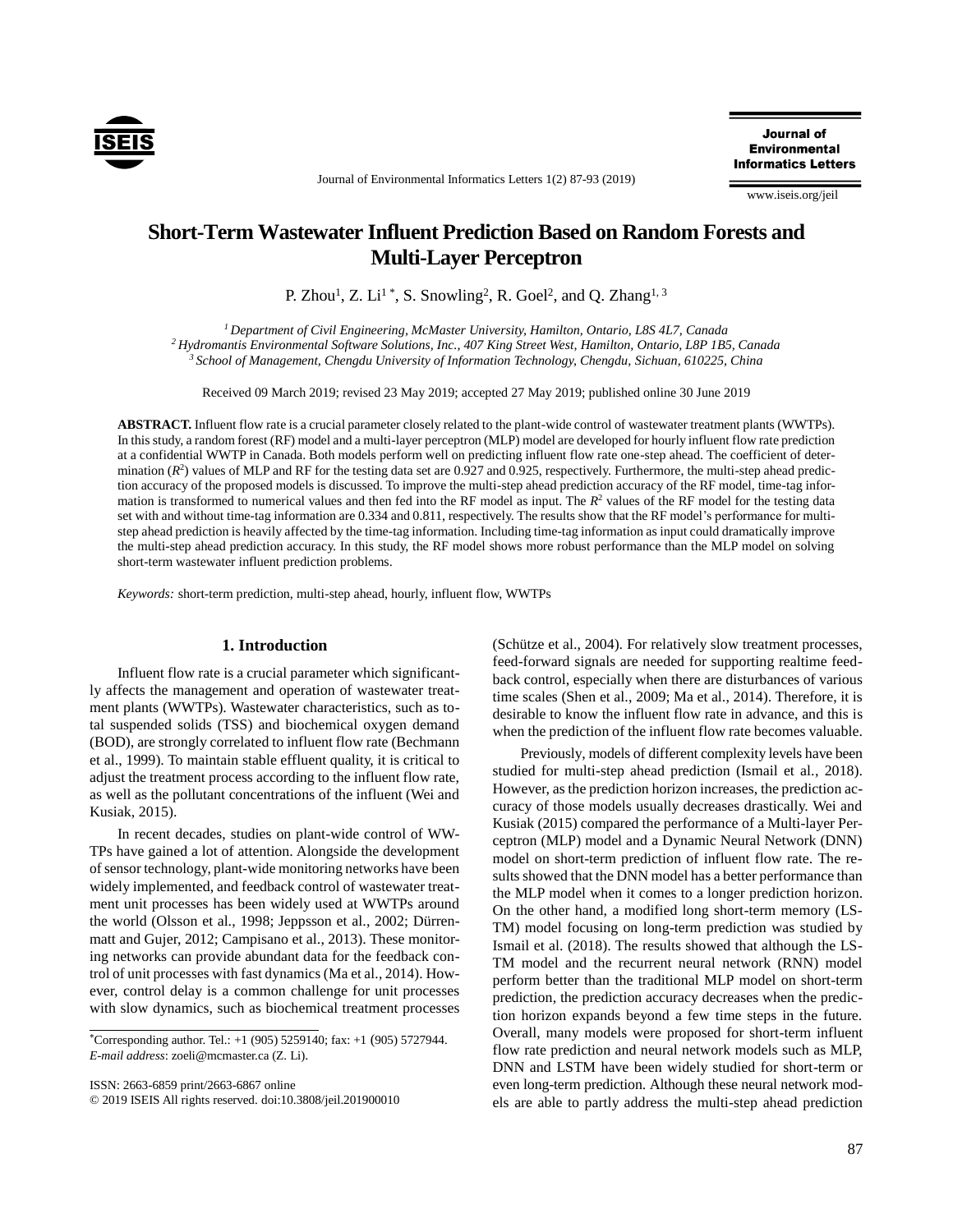problems, they are also facing many challenges, such as timeconsuming calibration and overfitting problems.

Meanwhile, the Random Forest (RF) model has gained a lot of attention recently, and it has been applied in a wide range of areas (Pal, 2005; Díaz-Uriarte and Alvarez de Andrés, 2006; Abdel-Rahman et al., 2013). In comparison with neural network models, RF has a distinct advantage in avoiding overfitting because of the bootstrap method it uses. Additionally, the RF model is able to illustrate the contribution of each input variable to the predicted target. However, as an effective and promising machine learning model, the use of this promising method in wastewater influent prediction is limited. To the best of the authors' knowledge, RF has not yet been used for the multi-step ahead prediction of wastewater inflow rate.

Therefore, the objective of this study is to explore the potential of RF for short-term wastewater influent flow rate prediction. This entails the following four tasks: (1) developing RF and MLP models with different prediction horizons for influent flow rate prediction; (2) applying the developed models and predicting the hourly influent flow rate for different prediction horizons at a real-world WWTP; (3) evaluating the performance of the proposed models using different statistical criteria; (4) exploring the approaches to improve RF's performance for multi-step ahead prediction. This study will provide valuable decision support for wastewater treatment process control. It will also provide an insight into the application of RF models in short-term wastewater prediction.

# **2. Data and Study Area**

A confidential WWTP is used in this study to illustrate the performance of the proposed short-term influent flow rate prediction models. The inflow of this WWTP consists of sanitary sewage, infiltration, a small portion of stormwater. The influent flow rate data were provided by Hydromantis, which is a software development company in the water and wastewater sector. Influent flow rate data with 15-minute intervals from 1st November 2015 to 31st October 2016 are collected. Then the data with 15-minute intervals are resampled to hourly data, resulting in a total of 8,783 samples. The time series plot of hourly influent flow rate is presented in Figure 1. Meanwhile, hourly weather data are provided by Dark Sky, a company that specializes in weather forecasting and visualization. The weather data are matched with the hourly influent flow rate data with the same data length and frequency.



**Figure 1.** Time series of hourly influent flow rate at the confidential WWTP.

#### **3. Methodology**

# **3.1. Random Forests**

The random forest (RF) method was systematically proposed by Breiman in 2001. A RF is an ensemble of decision tree classifiers (Breiman, 2001). Each decision tree is constructed using parts of samples taken from the original data set through a bootstrap method. After forest is developed, each decision tree can make a prediction, and then a majority vote or an average value can be taken as the predicted value of the RF (Figure 2).



**Figure 2.** Development process of a RF model.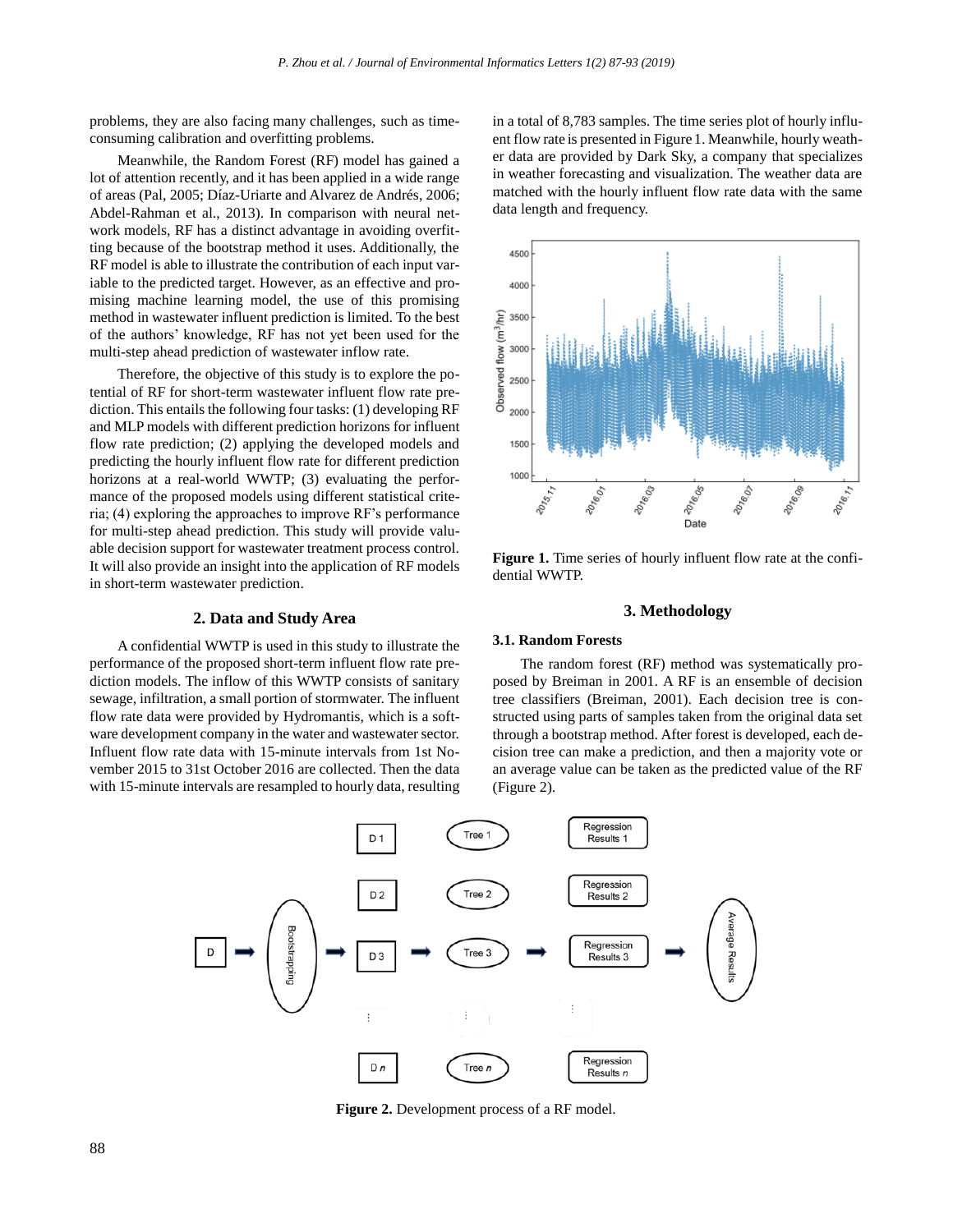There are two types of decision trees (classification tree and regression tree). They can be used to solve classification and regression problems, respectively. Decision trees deal with the prediction of an output variable *y* given a vector of predictor variables *x*. If *y* is taking a real value which is continuous or discrete (e.g., the weight of a car or the number of accidents), the problem is regression. Otherwise, if the domain of *y* is a finite set of unordered values (e.g., the type of car or its country of origin), the problem is classification (Loh, 2008). In this study, our target is influent flow rate, which means regression trees are performed. The development process of a RF is summarized as follows:

- 1) For an original training data set including *A* samples, *A* samples are randomly drawn, with replacement, from the original data set. These *A* samples form a new training set for growing a regression tree.
- 2) A classification and regression tree (CART) algorithm with mean square error (MSE) as the split criterion is used to build the regression tree. CART is a procedure for binary recursive partitioning (Speybroeck, 2012). Readers are referred to Breimin (1984) and Steinberg (2015) for more details about CART. The number of trees in the forests (*n*) is an important parameter. The values of *n* is determined by a grid search cross validation method in this study. Combined with cross validation and given a prior range of *n*, this grid search method is able to obtain the best value of *n* by evaluating the performance of each value among the given ranges. Other parameters that can affect model performance, such as the number of variables tried at each split node (*m*), can be also determined by the grid search cross validation method. It is also worth mentioning that there is no pruning process during constructing each regression tree, and each regression tree is grown to the largest in this study.
- 3) After the regression trees are built, each tree can produce one predicted value. Thus, *n* predicted values are generated by *n* trees.
- 4) In this study, the average value of the *n* predicted values is taken as the final predicted value of the RF.

#### **3.2. Multi-Layer Perceptron**

Artificial neural networks are proved to be a useful tool for predictive modeling in many disciplines (Paegelow, 2018). In this study, a typical artificial neural network model called multi-layer perceptron (MLP) is tested and compared with the RF model. The MLP model can approximate virtually any measurable function and there is no assumptions regarding the distribution of input data (Gardner and Dorling, 1998). It is widely used in hydrologic modeling and has been proved to be effecttive (Coulibaly and Evora, 2007; Solaimany-Aminabad et al., 2014; Wei and Kusiak, 2015). In comparison with other traditional data-driven models, such as dynamic neural networks (DNN) and long short-term memory (LSTM) neural networks, MLP is easier to construct and tune, which makes it ideal to be used as a baseline model option for comparison purposes.

MLP consists of multiple layers of neurons that interact

with weighted connections (Pal, 1992). Generally, an MLP model includes an input layer, a number of hidden layer(s), and an output layer. The number of hidden layers  $(n_l)$  and the number of neurons in each layer (*ni*) are two essential parameters of MLP. How to optimize  $n_l$  and  $n_i$  has been extensively studied. Many previous studies suggested that one hidden layer is sufficient for most problems (Rajasekaran and Amalraj, 2002; Xu, 2008; Panchal et al., 2011; Student, 2012). As for determining the value of  $n_i$ , there are many rule-of-thumb methods. For example,  $n_i$  should be  $2/3$  the size of the input layer, plus the size of the output layer. Meanwhile, other approaches such as Akaike's Information Criterion can also be adopted (Panchal et al., 2011). In this study, the values of  $n_l$  and  $n_i$  were determined according to previous studies and combined with the grid search method mentioned in section 3.1. Since weights are the key to the MLP models, the process of determining weights for an MLP model which contains one hidden layer and one neuron is presented in Figure 3 and is articulated in three steps:

- 1) Initial weights close to zero are randomly assigned to the input variables.
- 2) Through an activation function, the cost function related to the input variables is calculated using:

$$
y_i = f\left(\sum_{i=1}^i w_i x_i\right) \tag{1}
$$

$$
J = \frac{1}{2m} \sum_{i=1}^{m} (y_i - \hat{y}_i)^2
$$
 (2)

where  $f(x)$  is the activation fucntion; *J* is the cost function; *m* is the number of training samples;  $x_i$  is the  $i^{th}$  input variable;  $y_i$  is the *i*<sup>th</sup> predicted value; and  $\hat{y}_i$  is the *i*<sup>th</sup> observed value.

3) A gradient descent algorithm is employed to find the optimal value of the cost function. Then the corresponding optimal weights can be updated. The descent range (*D*) can be determined as follows:

$$
D = \alpha \frac{\partial J}{\partial x_i} \tag{3}
$$

where  $\alpha$  is the learning rate.

## **3.3. Model Training and Testing**

Both the RF and the MLP models are performed for influent flow rate prediction at a confidential WWTP. Firstly, 75% of the hourly data samples are marked as training data and the other 25% of samples are testing data. It is worth mentioning that, in this study, three-folds cross validation is used to tune the parameters during the training process. Both weather information and historic influent flow rate data are used as model input. A single-step ahead model (predicting the influent flow rate at time  $t + 1$ ) is built, using the weather information at time *t*, as well as the historic influent flow rate at time *t*, *t –* 1, and *t -* 2, as input data. The previous study of Wei and Kusiak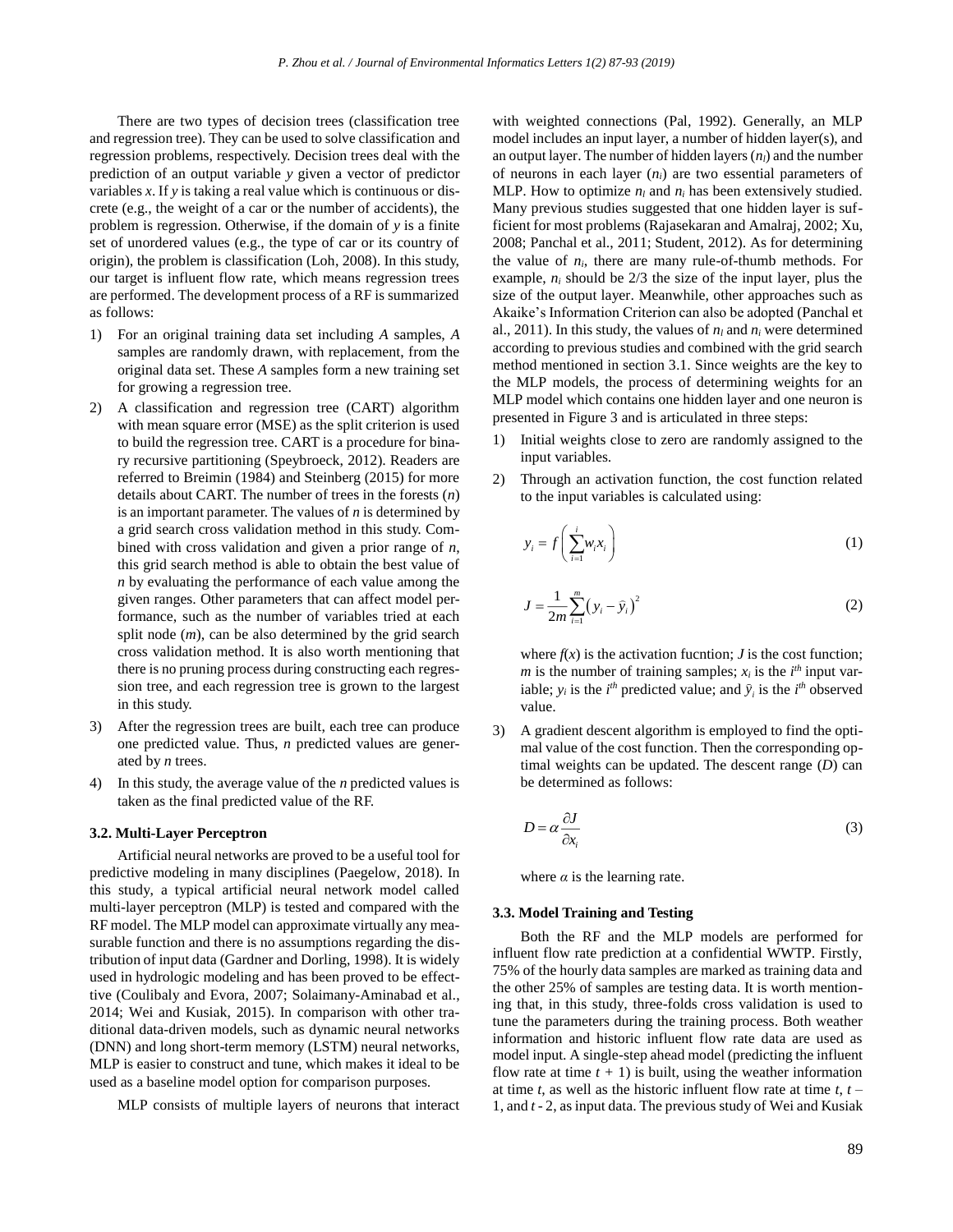(2015) indicated that including influent flow data five or more time steps back could hardly improve the model's prediction accuracy. On the contrary, it may lead to significant computation and thus decrease the modeling efficiency. Furthermore, according to the correlation analysis, influent flow rate at time *t*, *t -* 1, and *t -* 2 show the highest correlation with the influent flow rate at time *t*. Thus, only 1-, 2-, and 3-hour prior influent flow rate data are used as training input in this study.



**Figure 3.** Schematic diagram of a hidden neuron in an MLP model.  $x_i$  is the  $i^{\text{th}}$  input variable,  $w_i$  is the  $i^{\text{th}}$  weight, and y is the output target.

RF and MLP models are also built for predicting the influent flow rate at  $t + 2$ ,  $t + 3$ ,  $t + 4$ ,  $t + 5$ ,  $t + 6$ ,  $t + 24$ ,  $t + 48$ , and  $t + 72$  using the same model development procedures described above. These models are mainly used for testing the performance of wastewater influent flow rate prediction with different prediction horizons. For different prediction horizon models from  $t + 1 \sim t + 72$ , the input variables are the same, including weather variables (temperature, humidity, precipitation, wind speed, and wind bearing) at time *t* and historic influent flow rate at *t*, *t -* 1, and *t* - 2.

#### **4. Results and Discussion**

#### **4.1. Single-Step Ahead Prediction Results**

For the single-step ahead RF model, a total of 8,779 samples is used for training and testing. Figure 4 is the scatter plot of predicted and observed influent flow rate. The root mean square errors (RMSE) and coefficient of determination  $(R^2)$  values are also showed in the figure. It is indicated that, overall, the proposed single-step ahead RF model is satisfactory. However, it can be observed that for there is an underestimation when the observed value goes above  $3,500$  m<sup>3</sup>/hr. This may be because the range of predicted values heavily depends on the range of observed values in the training set, which limits the model's capability of capturing extreme values. More specifically, in this study, the values of training samples range from 1,500 m<sup>3</sup>/hr to 3,500 m<sup>3</sup>/hr, so the predicted values are more likely to fall in this range. This implies that it is very important to increase the representativeness and diversity of training samples when building RF models.

For the single-step ahead MLP model, the same 8,779 samples are used for training. The MLP model with the best testing results has one hidden layer and 25 hidden neurons. Figure 5 is the scatter plot of predicted and observed influent flow rate during the training and testing periods. It can be found

that, though some extreme points are not predicted precisely, this single-step ahead model shows an overall satisfactory prediction performance, with an  $R^2$  value of 0.927 during the testing period.



**Figure 4.** Training (a) and testing (b) results of the RF model with a prediction horizon of  $t + 1$ .

#### **4.2. Multi-Step Ahead Prediction Results**

Multi-step ahead models based on MLP and RF are built to describe the relationships between the input variables at time *t* and the output target at time  $t + n$ . Overall, the prediction accuracy worsens significantly as the prediction horizon increases. Figure 6 shows the changes of  $R^2$  and RMSE results during the testing period as the prediction horizon increases. The RMSE of MLP model increases from 141.47 to 508.60 when the prediction horizon changes from  $t + 1$  to  $t + 6$ . Meanwhile, the value of  $R^2$  decreases dramtically from more than 0.92 to less than 0.18. For the RF model, RMSE increses from 142.54 to 446.20 and  $R^2$  decreases from 0.93 to 0.33. Moreover, the increase of prediction horizon has a stronger negative impact on the MLP method than the RF method.

Interestingly, when the time horizon changes to  $t + 24$ ,  $t +$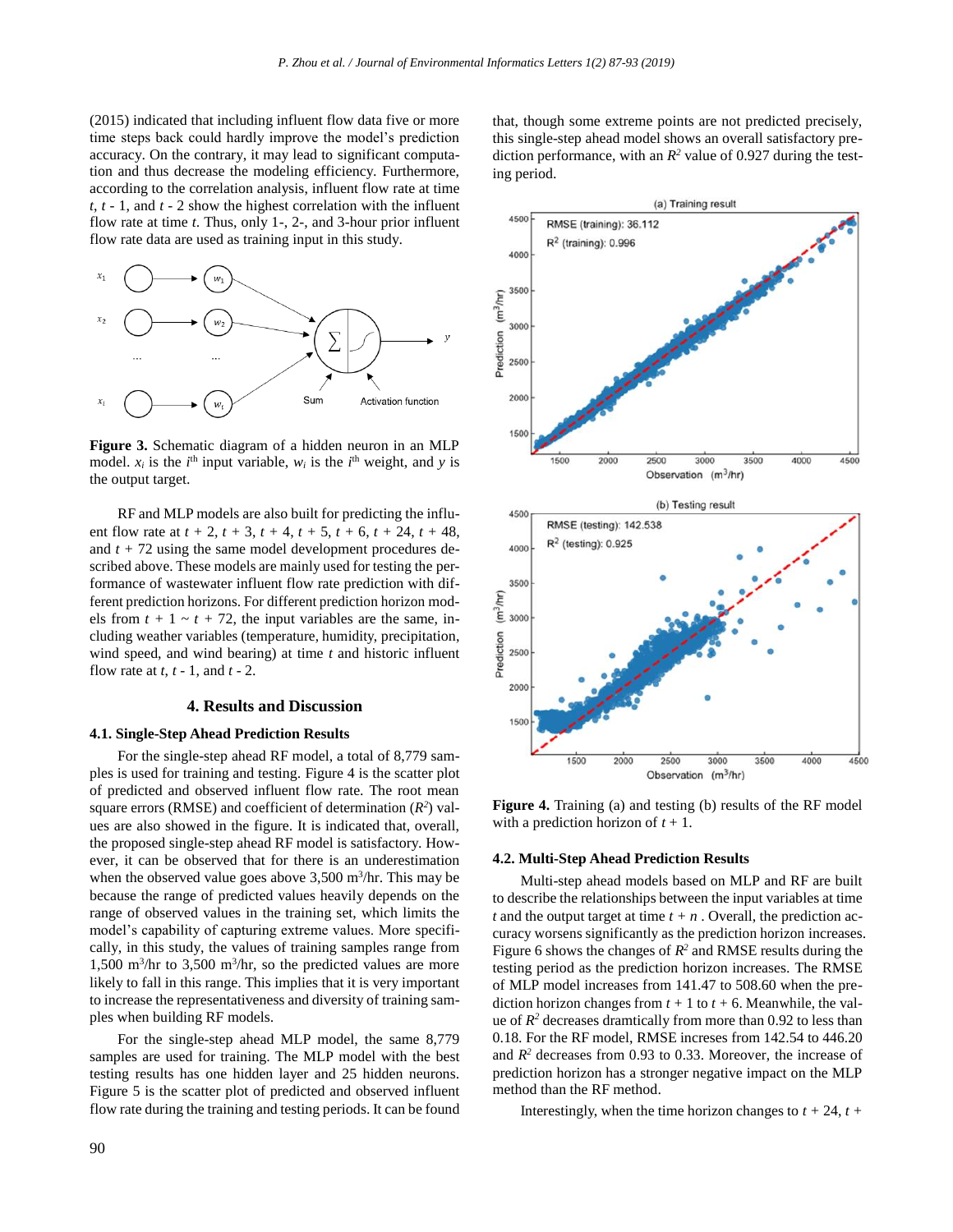48, and *t* + 72, the performance of both methods improve slightly in terms of RMSE and  $R^2$ . This indicates that the influent flow rate follows a recurring daily pattern.



**Figure 5.** Training (a) and testing (b) results of the MLP model with a prediction horizon of *t* + 1.

# **4.3. Discussion on Improving Multi-Step Prediction Accuracy**

To improve the accuracy of multi-step prediction, many strategies have been employed. For instance, in the field of neural networks, dynamic neural network (DNN) models and long short-term memory network (LSTM) models show better performance than the traditional MLP method for multi-step ahead prediction (Wei and Kusiak, 2015; Ismail et al., 2018). However, for the RF method, discussions on how to improve the accuracy of multi-step ahead prediction are limited. Therefore, possibilities to improve multi-step ahead prediction are explored.

The reason why DNN and LSTM generally performs better while solving multi-step ahead prediction problems is that these models include time series information as input variables and they are able to address time series information in an efficient manner. Inspired by this, time-tag information is further introduced to the proposed RF model in this study. The time series information is first transformed from time tags to numeric values, such as hour of the day  $(1, 2, \ldots, 24)$ , day of the week  $(1, 2, \ldots, 7)$ , and month of the year  $(1, 2, \ldots, 12)$ . Then, these values are introduced to the RF model as input features. To demonstrate the feasibility of this method, the RF model with a prediction horizon of  $t + 6$  is rebuilt. Weather and flow data at time *t*, together with the time-tag information, are used as input to predict the output target at time  $t + 6$ . Figure 7 shows the performance of the RF models before and after including time-tag information as input. It can be observed that the accuracy of the RF model improves dramatically after including the time-tag information. The RMSE value decreases from 436.21 to 228.13, while the  $R^2$  value increases from 0.33 to 0.81. The main reason for the improvement is that the time-tag information enables the RF model to find the data pattern more effectively and address time series data more properly. Take the prediction of the influent flow rates at 9:00 am on Monday mornings for example. After introducing the time-tag information, such as hour of the day (9), day of the week (1), RF models tend to classify all flow rate at 9:00 am on Monday mornings into the same subset. Thus, the data pattern can be better described using the resulted regression trees in the RF, and the prediction accuracy can be improved.



**Figure 6.** Changes of  $R^2$  (a) and RMSE (b) as prediction horizon increases.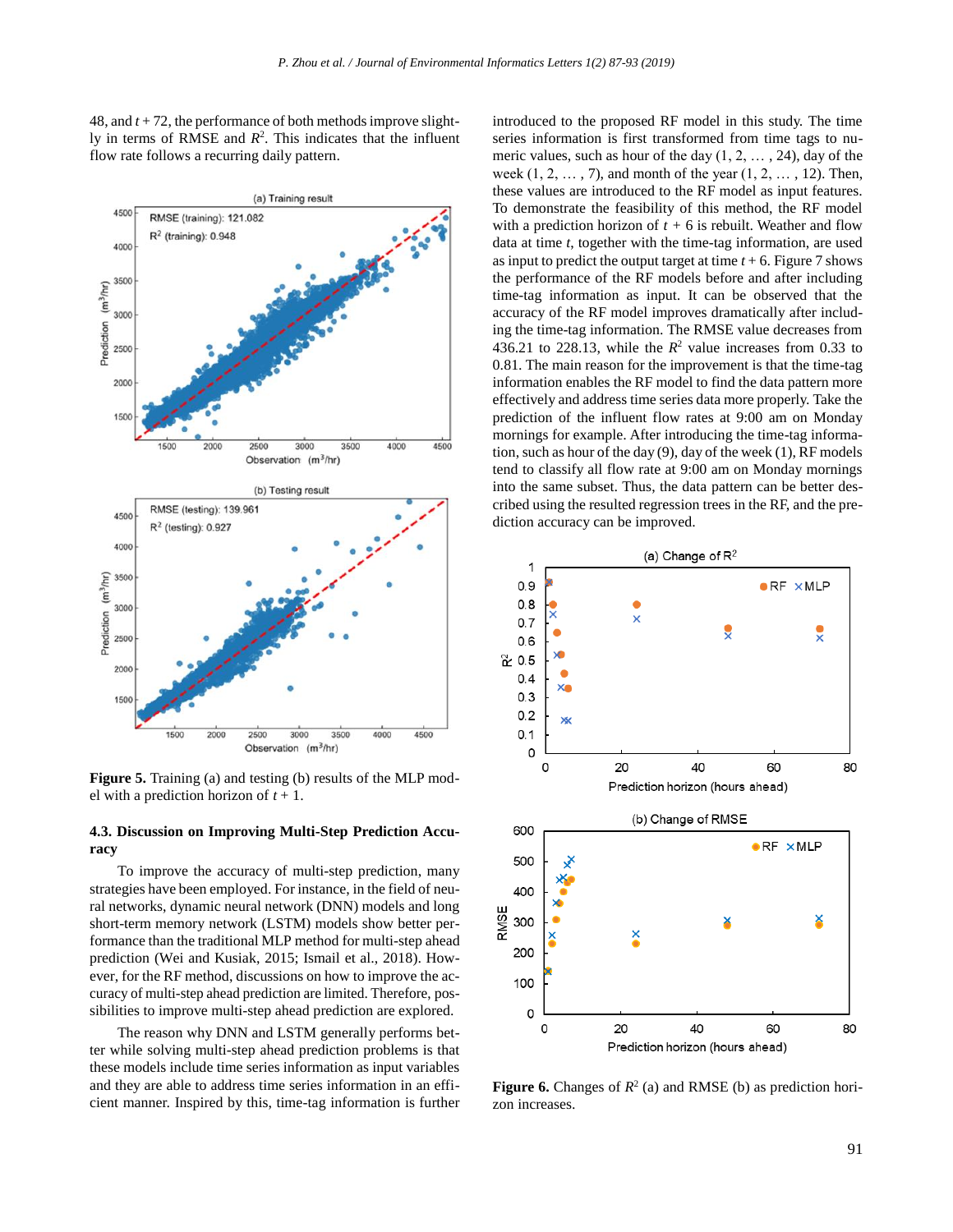

**Figure 7.** Performance of RF models with a prediction horizon of  $t + 6$ : (a) before adding time-tag information and (b) after adding time-tag information.

## **5. Conclusions**

In this study, a number of RF and MLP models were developed for short-term hourly wastewater influent flow rate prediction at a confidential WWTP in Canada. The proposed models were both able to capture the nonlinear weather-flow relationships for single-step ahead prediction. However, the accuracy of multiple-step ahead prediction were unsatisfactory. To address this issue, time-tag information, such as hour of the day, day of the week, and month of the year, were transformed into numeric values to be included as training inputs for the RF model. The RF model that includes time-tag information was tested and compared with the RF model built in the traditional way. For six-step ahead prediction, the root mean square error (RM-SE) value decreased from 436.21 to 228.13; while the coefficient of determination  $(R^2)$  increased from 0.33 to 0.81. The results indicated that including time-tag information could help enhance RF's multi-step ahead prediction accuracy. For future studies, more methods to decode time series information and improve RF's performance should be explored.

**Acknowledgments.** This research was supported by the Southern Ontario Water Consortium and Hydromantis Environmental Software Solutions, Inc. The authors would like to thank the engineers at the WWTP for their comments.

#### **References**

- Abdel-Rahman, E.M., Ahmed, F.B., and Ismail, R. (2013). Random forest regression and spectral band selection for estimating sugarcane leaf nitrogen concentration using EO-1 Hyperion hyperspectral data, *International Journal of Remote Sensing*, 34(2), 712- 728. https://doi.org/10.1080/01431161.2012.713142.
- Bechmann, H., Nielsen, M.K., Madsen, H., and Kjølstad Poulsen, N. (1999). Grey-box modelling of pollutant loads from a sewer system, *Urban Water*, 1(1), 71-78. https://doi.org/10.1016/S1462-0758(99) 00007-2.
- Breiman, L. (2001). Random Forests, *Machine Learning*.
- Campisano, A., Cabot Ple, J., Muschalla, D., Pleau, M., and Vanrolleghem, P. A. (2013). Potential and limitations of modern equipment for real time control of urban wastewater systems, *Urban Water Journal*, 10(5), 300-311. https://doi.org/10.1080/1573062X.2013.7 63996.
- Coulibaly, P. and Evora, N. D. (2007). Comparison of neural network methods for infilling missing daily weather records, *Journal of Hydrology*, 341(1-2), 27-41. https://doi.org/10.1016/j.jhydrol.2007. 04.020.
- Díaz-Uriarte, R. and Alvarez de Andrés, S. (2006). Gene selection and classification of microarray data using random forest, *BMC bioinformatics*, 7, 3. https://doi.org/10.1186/1471-2105-7-3.
- Dürrenmatt, D.J.Ô., and Gujer, W. (2012). Data-driven modeling approaches to support wastewater treatment plant operation, *Environmental Modelling and Software*, 30, 47-56. https://doi.org/10. 1016/j.envsoft.2011.11.007
- Gardner, M.W. and Dorling, S.R. (1998). Artificial neural networks (the multilayer perceptron) - a review of applications in the atmospheric sciences, *Atmospheric Environment*, 32(14-15), 2627-2636. https://doi.org/10.1016/S1352-2310(97)00447-0.
- Ismail, A.A., Wood, T., and Bravo, H. C. (2018). *Improving Long Horizon Forecasts with Expectation-Biased LSTM Networks*, Xiv: 1804.06776.
- Jeppsson, U., Alex, J., Pons, M.N., Spanjers, H., and Vanrolleghem, P.A. (2002). Status and future trends of ICA in wastewater treatment - A European perspective, *Water Science and Technology*, 45(4-5), 485-494.https://doi.org/10.2166/wst.2002.0653.
- Loh, W. (2008). *Encyclopedia of Statistics in Quality and Reliability*.
- Ma, S., Zeng, S., Dong, X., Chen, J., and Olsson, G. (2014). Shortterm prediction of influent flow rate and ammonia concentration in municipal wastewater treatment plants, *Frontiers of Environmental Science and Engineering*, 8(1), 128-136. https://doi.org/10.1007/s1 1783-013-0598-9.
- Olsson, G., Aspegren, H., and Nielsen, M.K. (1998). Operation and control of wastewater treatment - A Scandinavian perspective over 20 years, *Water Science and Technology,* 37(12), 1-3*.* https://doi.org /10.2166/ wst.1998.0484
- Paegelow, M. (2018). *Geomatic Approaches for Modeling Land Change Scenarios*.
- Pal, M. (2005). Random forest classifier for remote sensing classification, *International Journal of Remote Sensing*, 26(1), 217-222. https://doi.org/10.1080/01431160412331269698.
- Pal, S.K. (1992). NSankar 1992, *IEEE Transactions on Neural Networks*.
- Panchal, G., Ganatra, A., Kosta, Y.P., and Panchal, D. (2011). Behaviour Analysis of Multilayer Perceptrons with Multiple Hidden Neurons and Hidden Layers, *International Journal of Computer Theory and Engineering*, 3(2), 332-337. https://doi.org/10.7763/IJCTE.